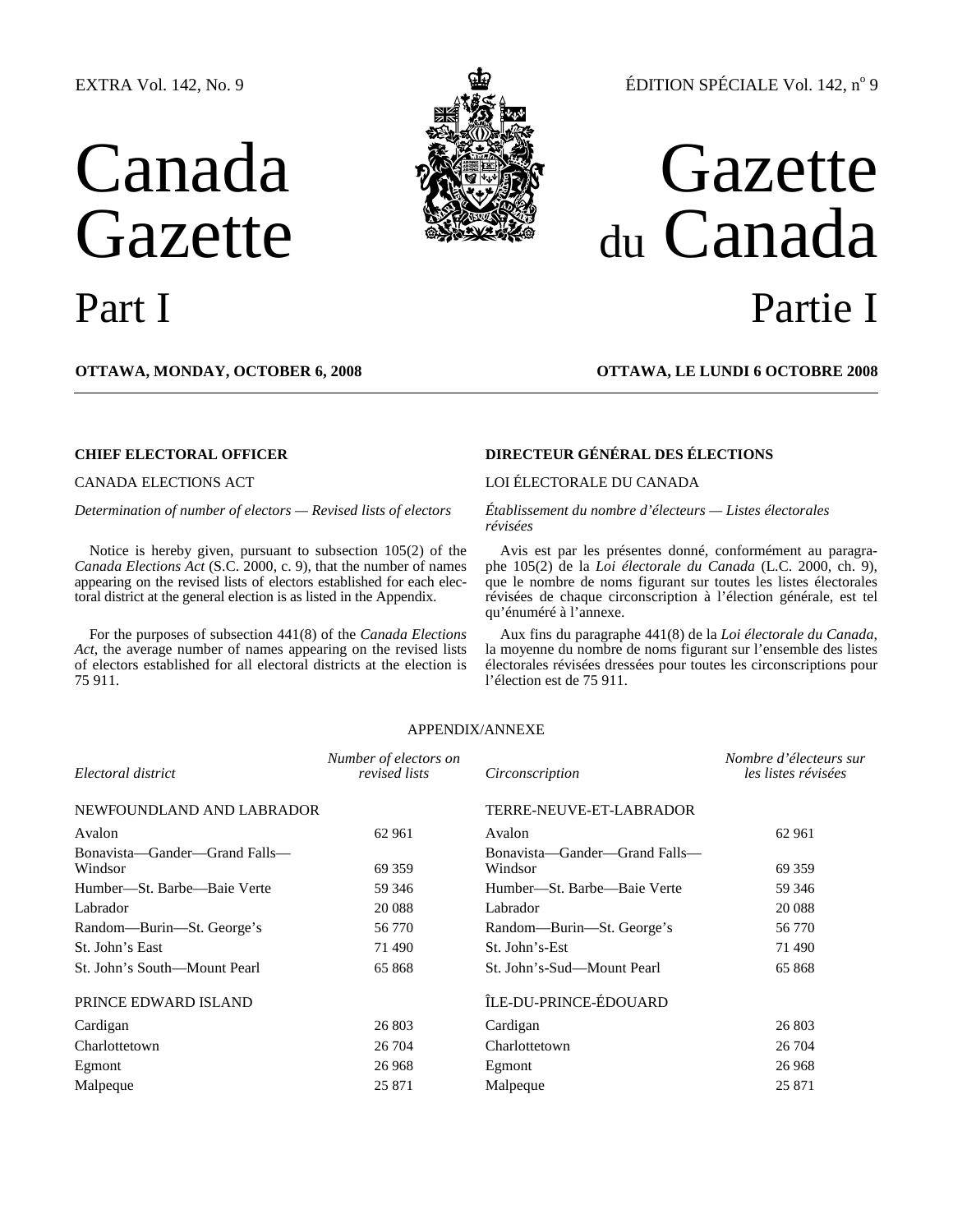| Electoral district                         | Number of electors on<br>revised lists | Circonscription                            | Nombre d'électeurs sur<br>les listes révisées |
|--------------------------------------------|----------------------------------------|--------------------------------------------|-----------------------------------------------|
| <b>NOVA SCOTIA</b>                         |                                        | NOUVELLE-ÉCOSSE                            |                                               |
| Cape Breton-Canso                          | 57 127                                 | Cape Breton-Canso                          | 57 127                                        |
| Central Nova                               | 57852                                  | Nova-Centre                                | 57852                                         |
| Dartmouth—Cole Harbour                     | 68 441                                 | Dartmouth-Cole Harbour                     | 68 441                                        |
| Halifax                                    | 71 044                                 | Halifax                                    | 71 044                                        |
| Halifax West                               | 69 113                                 | Halifax-Ouest                              | 69 113                                        |
| Kings-Hants                                | 63 850                                 | Kings-Hants                                | 63 850                                        |
| Cumberland-Colchester-                     |                                        | Cumberland-Colchester-                     |                                               |
| Musquodoboit Valley                        | 68 257                                 | Musquodoboit Valley                        | 68 257                                        |
| Sackville-Eastern Shore                    | 66 556                                 | Sackville-Eastern Shore                    | 66 556                                        |
| South Shore-St. Margaret's                 | 66 136                                 | South Shore-St. Margaret's                 | 66 136                                        |
| Sydney-Victoria                            | 61 002                                 | Sydney-Victoria                            | 61 002                                        |
| <b>West Nova</b>                           | 66 627                                 | Nova-Ouest                                 | 66 627                                        |
| NEW BRUNSWICK                              |                                        | NOUVEAU-BRUNSWICK                          |                                               |
| Acadie-Bathurst                            | 66 071                                 | Acadie-Bathurst                            | 66 071                                        |
| Beauséjour                                 | 61 815                                 | Beauséjour                                 | 61815                                         |
| Fredericton                                | 66 721                                 | Fredericton                                | 66 721                                        |
| Fundy Royal                                | 54 535                                 | Fundy Royal                                | 54 535                                        |
| Madawaska-Restigouche                      | 52 041                                 | Madawaska-Restigouche                      | 52 041                                        |
| Miramichi                                  | 43 808                                 | Miramichi                                  | 43 808                                        |
| Moncton-Riverview-Dieppe                   | 73 740                                 | Moncton-Riverview-Dieppe                   | 73 740                                        |
| New Brunswick Southwest                    | 48 804                                 | Nouveau-Brunswick-Sud-Ouest                | 48 804                                        |
| Saint John                                 | 64 591                                 | Saint John                                 | 64 591                                        |
| Tobique-Mactaquac                          | 52 923                                 | Tobique-Mactaquac                          | 52 923                                        |
| <b>QUEBEC</b>                              |                                        | QUÉBEC                                     |                                               |
| Abitibi-Témiscamingue                      | 80 209                                 | Abitibi-Témiscamingue                      | 80 209                                        |
| Ahuntsic                                   | 72 767                                 | Ahuntsic                                   | 72 767                                        |
| Alfred-Pellan                              | 81 416                                 | Alfred-Pellan                              | 81 416                                        |
| Argenteuil-Papineau-Mirabel                | 91 152                                 | Argenteuil-Papineau-Mirabel                | 91 152                                        |
| Beauce                                     | 82 941                                 | <b>Beauce</b>                              | 82 941                                        |
| Beauharnois-Salaberry                      | 85 964                                 | Beauharnois-Salaberry                      | 85 964                                        |
| Beauport-Limoilou                          | 83 5 28                                | Beauport-Limoilou                          | 83 5 28                                       |
| Berthier-Maskinongé                        | 88 025                                 | Berthier-Maskinongé                        | 88 025                                        |
| <b>Bourassa</b>                            | 69 407                                 | Bourassa                                   | 69 407                                        |
| Brome-Missisquoi                           | 76 247                                 | Brome-Missisquoi                           | 76 247                                        |
| Brossard-La Prairie                        | 91 320                                 | Brossard—La Prairie                        | 91 320                                        |
| Chambly-Borduas                            | 93 35 6                                | Chambly-Borduas                            | 93 356                                        |
| Charlesbourg-Haute-Saint-Charles           | 79 508                                 | Charlesbourg-Haute-Saint-Charles           | 79 508                                        |
| Montmorency-Charlevoix-<br>Haute-Côte-Nord | 74 694                                 | Montmorency-Charlevoix-<br>Haute-Côte-Nord | 74 694                                        |
| Châteauguay-Saint-Constant                 | 84 066                                 | Châteauguay-Saint-Constant                 | 84 066                                        |
| Chicoutimi-Le Fjord                        | 77 624                                 | Chicoutimi-Le Fjord                        | 77 624                                        |
| Compton-Stanstead                          | 77 721                                 | Compton-Stanstead                          | 77 721                                        |
| Drummond                                   | 74 359                                 | Drummond                                   | 74 359                                        |
| Gaspésie-Îles-de-la-Madeleine              | 67 991                                 | Gaspésie-Îles-de-la-Madeleine              | 67 991                                        |
| Gatineau                                   | 85 332                                 | Gatineau                                   | 85 332                                        |
| Hochelaga                                  | 78 902                                 | Hochelaga                                  | 78 902                                        |
| Honoré-Mercier                             | 79 921                                 | Honoré-Mercier                             | 79 921                                        |
| Hull-Aylmer                                | 86 123                                 | Hull-Aylmer                                | 86 123                                        |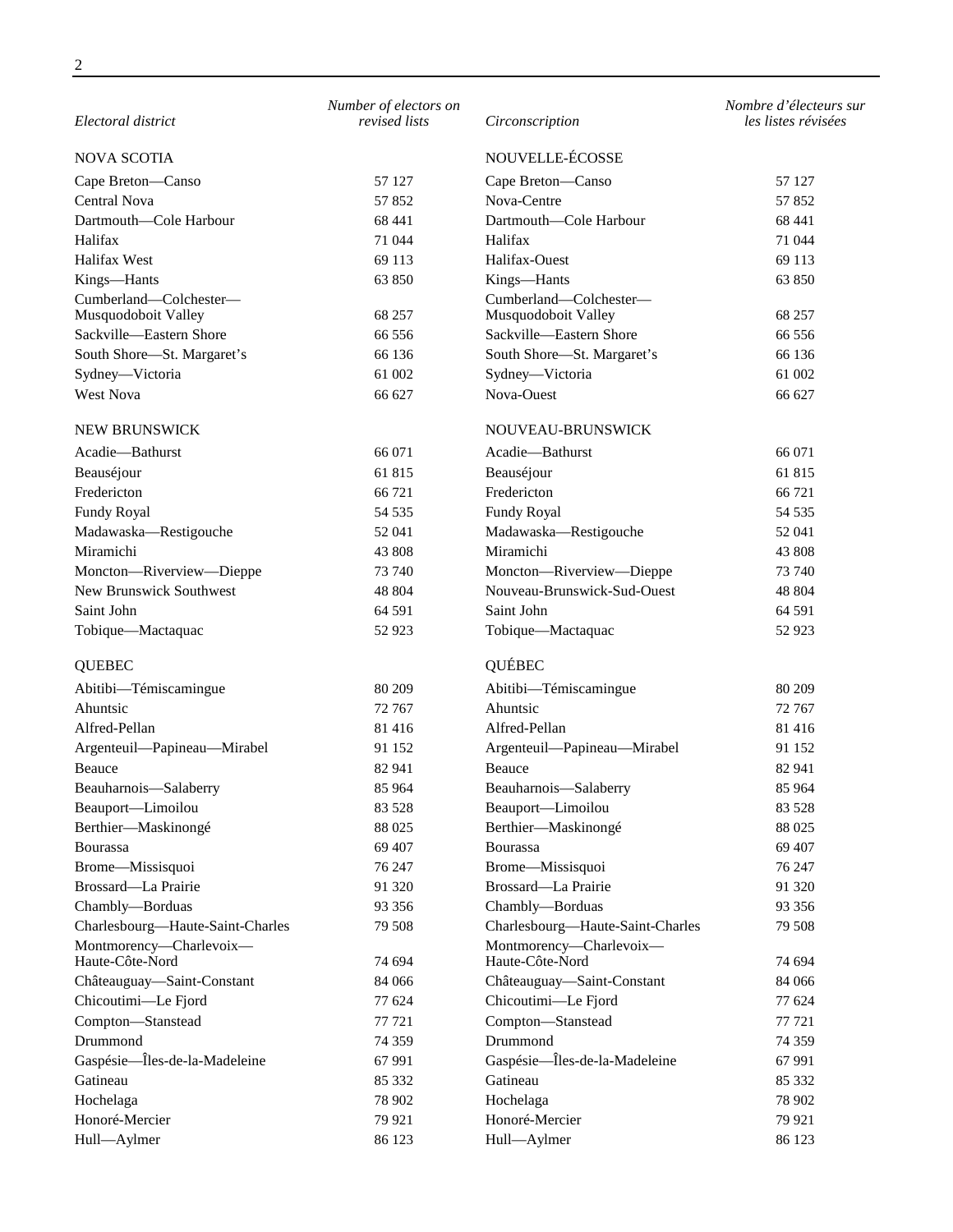|                                               | Number of electors on |                                               | Nombre d'électeurs sur |
|-----------------------------------------------|-----------------------|-----------------------------------------------|------------------------|
| Electoral district                            | revised lists         | Circonscription                               | les listes révisées    |
| Jeanne-Le Ber                                 | 85 767                | Jeanne-Le Ber                                 | 85 767                 |
| Joliette                                      | 87 133                | Joliette                                      | 87 133                 |
| Jonquière-Alma                                | 78 973                | Jonquière-Alma                                | 78 973                 |
| Lac-Saint-Louis                               | 80 278                | Lac-Saint-Louis                               | 80 278                 |
| La Pointe-de-l'Île                            | 78 742                | La Pointe-de-l'Île                            | 78 742                 |
| LaSalle-Emard                                 | 74 078                | LaSalle-Emard                                 | 74 078                 |
| Laurentides-Labelle                           | 88 250                | Laurentides-Labelle                           | 88 250                 |
| Laurier-Sainte-Marie                          | 77 515                | Laurier-Sainte-Marie                          | 77 515                 |
| Laval                                         | 82 005                | Laval                                         | 82 005                 |
| Laval-Les Îles                                | 87 309                | Laval—Les Îles                                | 87 309                 |
| Lévis-Bellechasse                             | 87 450                | Lévis-Bellechasse                             | 87 450                 |
| Longueuil-Pierre-Boucher                      | 76 700                | Longueuil-Pierre-Boucher                      | 76 700                 |
| Lotbinière-Chutes-de-la-Chaudière             | 79 328                | Lotbinière-Chutes-de-la-Chaudière             | 79 328                 |
| Louis-Hébert                                  | 82752                 | Louis-Hébert                                  | 82752                  |
| Louis-Saint-Laurent                           | 80 624                | Louis-Saint-Laurent                           | 80 624                 |
| Manicouagan                                   | 63 670                | Manicouagan                                   | 63 670                 |
| Marc-Aurèle-Fortin                            | 83 731                | Marc-Aurèle-Fortin                            | 83731                  |
| Haute-Gaspésie-La Mitis-                      |                       | Haute-Gaspésie-La Mitis-                      |                        |
| Matane-Matapédia                              | 59 105                | Matane-Matapédia                              | 59 105                 |
| Mégantic-L'Érable                             | 69 589                | Mégantic-L'Érable                             | 69 589                 |
| Montcalm                                      | 98 927                | Montcalm                                      | 98 927                 |
| <b>Mount Royal</b>                            | 68 111                | Mont-Royal                                    | 68 111                 |
| Notre-Dame-de-Grâce-Lachine                   | 75 658                | Notre-Dame-de-Grâce-Lachine                   | 75 658                 |
| Abitibi-Baie-James-Nunavik-                   |                       | Abitibi-Baie-James-Nunavik-                   |                        |
| Eeyou                                         | 56 863                | Eeyou                                         | 56 863                 |
| Outremont                                     | 63 5 35               | Outremont                                     | 63 5 35                |
| Papineau                                      | 69 237                | Papineau                                      | 69 237                 |
| Pierrefonds-Dollard                           | 79 4 64               | Pierrefonds-Dollard                           | 79 4 64                |
| Pontiac                                       | 78 516                | Pontiac                                       | 78 516                 |
| Portneuf-Jacques-Cartier                      | 75 073                | Portneuf-Jacques-Cartier                      | 75 073                 |
| Québec                                        | 80 40 4               | Québec                                        | 80 40 4                |
| Repentigny<br>Bas-Richelieu-Nicolet-Bécancour | 89 658                | Repentigny                                    | 89 658                 |
|                                               | 76 030                | Bas-Richelieu-Nicolet-Bécancour               | 76 030                 |
| Richmond-Arthabaska                           | 79 999                | Richmond-Arthabaska                           | 79 999                 |
| Rimouski-Neigette-Témiscouata-<br>Les Basques | 67821                 | Rimouski-Neigette-Témiscouata-<br>Les Basques | 67821                  |
| Rivière-des-Mille-Îles                        | 76 654                | Rivière-des-Mille-Îles                        | 76 654                 |
| Montmagny-L'Islet-                            |                       | Montmagny-L'Islet-                            |                        |
| Kamouraska-Rivière-du-Loup                    | 78 136                | Kamouraska-Rivière-du-Loup                    | 78 136                 |
| Rivière-du-Nord                               | 84 685                | Rivière-du-Nord                               | 84 685                 |
| Roberval-Lac-Saint-Jean                       | 62 9 94               | Roberval-Lac-Saint-Jean                       | 62 994                 |
| Rosemont—La Petite-Patrie                     | 81 100                | Rosemont-La Petite-Patrie                     | 81 100                 |
| Saint-Bruno-Saint-Hubert                      | 78 829                | Saint-Bruno-Saint-Hubert                      | 78 829                 |
| Saint-Hyacinthe-Bagot                         | 77 184                | Saint-Hyacinthe-Bagot                         | 77 184                 |
| Saint-Jean                                    | 82 492                | Saint-Jean                                    | 82 492                 |
| Saint-Lambert                                 | 73 728                | Saint-Lambert                                 | 73 728                 |
| Saint-Laurent-Cartierville                    | 76 290                | Saint-Laurent-Cartierville                    | 76 290                 |
| Saint-Léonard-Saint-Michel                    | 71 383                | Saint-Léonard—Saint-Michel                    | 71 383                 |
| Saint-Maurice-Champlain                       | 79 700                | Saint-Maurice-Champlain                       | 79 700                 |
| Shefford                                      | 81 383                | Shefford                                      | 81 383                 |
| Sherbrooke                                    | 81 404                | Sherbrooke                                    | 81 404                 |
| Terrebonne-Blainville                         | 82 858                | Terrebonne-Blainville                         | 82 858                 |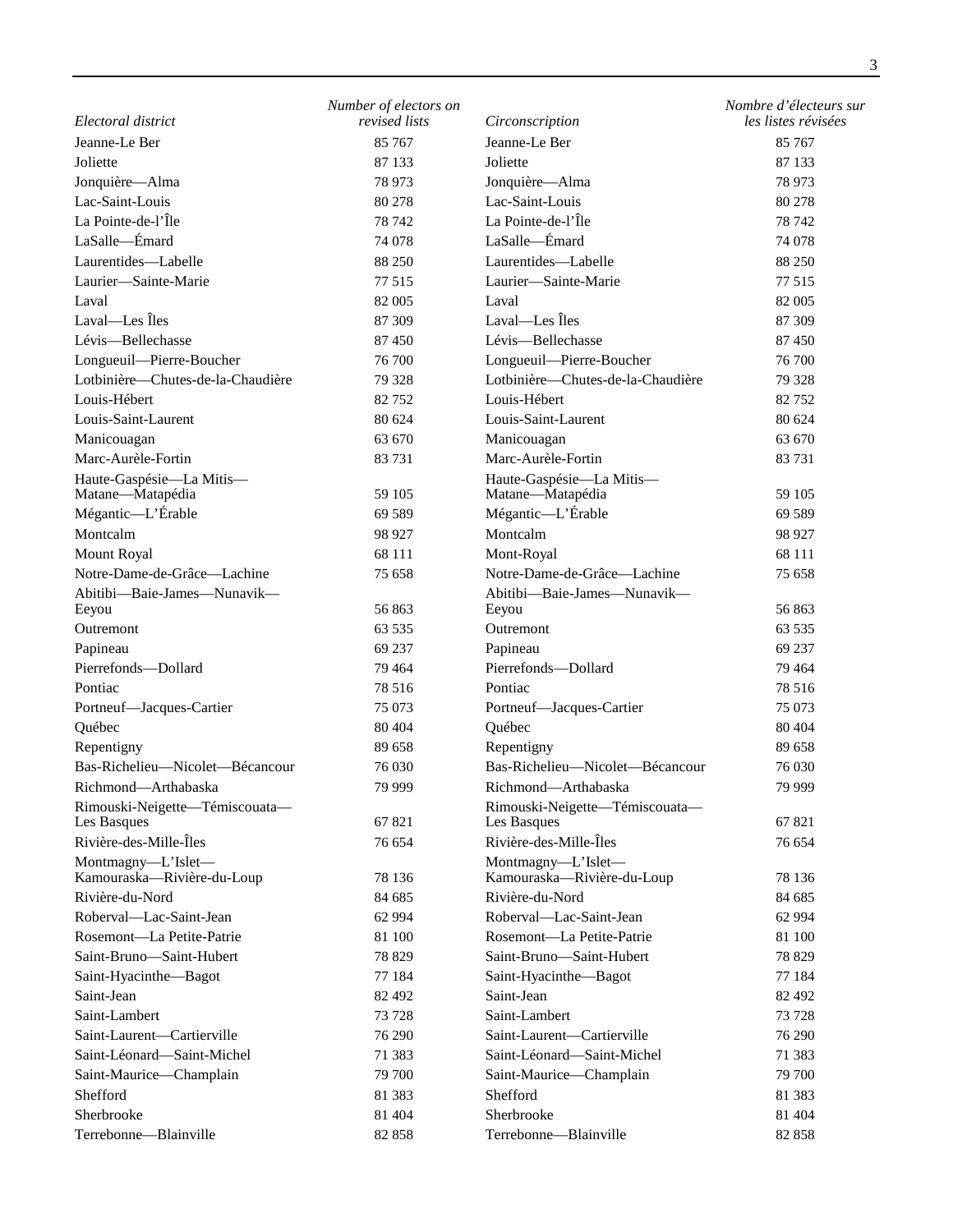|                                          | Number of electors on |                                          | Nombre d'électeurs sur |
|------------------------------------------|-----------------------|------------------------------------------|------------------------|
| Electoral district                       | revised lists         | Circonscription                          | les listes révisées    |
| Trois-Rivières                           | 77861                 | Trois-Rivières                           | 77 861                 |
| Vaudreuil-Soulanges                      | 97 132                | Vaudreuil-Soulanges                      | 97 132                 |
| Verchères-Les Patriotes                  | 76 327                | Verchères-Les Patriotes                  | 76 327                 |
| Westmount-Ville-Marie                    | 75 470                | Westmount-Ville-Marie                    | 75 470                 |
| <b>ONTARIO</b>                           |                       | <b>ONTARIO</b>                           |                        |
| Ajax-Pickering                           | 85 052                | Ajax-Pickering                           | 85 052                 |
| Algoma-Manitoulin-Kapuskasing            | 59 139                | Algoma-Manitoulin-Kapuskasing            | 59 139                 |
| Ancaster-Dundas-Flamborough-             |                       | Ancaster-Dundas-Flamborough-             |                        |
| Westdale                                 | 83 725                | Westdale                                 | 83 725                 |
| Barrie                                   | 90 152                | Barrie                                   | 90 152                 |
| Beaches-East York                        | 72 077                | Beaches-East York                        | 72 077                 |
| Bramalea-Gore-Malton                     | 98 413                | Bramalea-Gore-Malton                     | 98 413                 |
| Brampton-Springdale                      | 82 908                | Brampton-Springdale                      | 82 908                 |
| <b>Brampton West</b>                     | 107882                | <b>Brampton-Ouest</b>                    | 107882                 |
| <b>Brant</b>                             | 92 154                | <b>Brant</b>                             | 92 154                 |
| Burlington                               | 90 226                | Burlington                               | 90 226                 |
| Cambridge                                | 91 563                | Cambridge                                | 91 563                 |
| Carleton-Mississippi Mills               | 97 941                | Carleton-Mississippi Mills               | 97 941                 |
| Chatham-Kent-Essex                       | 74 646                | Chatham-Kent-Essex                       | 74 646                 |
| Durham                                   | 86888                 | Durham                                   | 86888                  |
| Davenport                                | 64 611                | Davenport                                | 64 611                 |
| Don Valley East                          | 70 824                | Don Valley-Est                           | 70 824                 |
| Don Valley West                          | 79 507                | Don Valley-Ouest                         | 79 507                 |
| Dufferin-Caledon                         | 77 066                | Dufferin-Caledon                         | 77 066                 |
| Eglinton-Lawrence                        | 72 550                | Eglinton-Lawrence                        | 72 550                 |
| Elgin-Middlesex-London                   | 79 147                | Elgin-Middlesex-London                   | 79 147                 |
| Essex                                    | 87859                 | Essex                                    | 87859                  |
| <b>Etobicoke Centre</b>                  | 79 967                | Etobicoke-Centre                         | 79 967                 |
| Etobicoke—Lakeshore                      | 85 196                | Etobicoke—Lakeshore                      | 85 196                 |
| <b>Etobicoke North</b>                   | 62 475                | Etobicoke-Nord                           | 62 475                 |
| Glengarry-Prescott-Russell               | 79 856                | Glengarry-Prescott-Russell               | 79 856                 |
| Bruce-Grey-Owen Sound                    | 77 808                | Bruce-Grey-Owen Sound                    | 77 808                 |
| Guelph                                   | 90 240                | Guelph                                   | 90 240                 |
| Haldimand-Norfolk                        | 78 834                | Haldimand-Norfolk                        | 78 834                 |
| Haliburton-Kawartha Lakes-Brock          | 89 39 6               | Haliburton—Kawartha Lakes—Brock          | 89 39 6                |
| Halton                                   | 113717                | Halton                                   | 113717                 |
| <b>Hamilton Centre</b>                   | 80 216                | Hamilton-Centre                          | 80 216                 |
| Hamilton East-Stoney Creek               | 84 976                | Hamilton-Est-Stoney Creek                | 84 976                 |
| <b>Hamilton Mountain</b>                 | 87 643                | <b>Hamilton Mountain</b>                 | 87 643                 |
| Huron-Bruce                              | 76 334                | Huron-Bruce                              | 76 334                 |
| Kenora                                   | 42 049                | Kenora                                   | 42 049                 |
| Kingston and the Islands                 | 93 780                | Kingston et les Îles                     | 93 780                 |
| Kitchener Centre                         | 78 30 6               | Kitchener-Centre                         | 78 30 6                |
| Kitchener-Conestoga                      | 83 796                | Kitchener-Conestoga                      | 83 796                 |
| Kitchener-Waterloo                       | 94 247                | Kitchener-Waterloo                       | 94 247                 |
| Lanark-Frontenac-Lennox and<br>Addington | 87 686                | Lanark-Frontenac-Lennox and<br>Addington | 87 686                 |
| Leeds-Grenville                          | 74 150                | Leeds-Grenville                          | 74 150                 |
| London-Fanshawe                          | 74 406                | London-Fanshawe                          | 74 406                 |
| <b>London North Centre</b>               | 92 991                | London-Centre-Nord                       | 92 991                 |
| London West                              | 90 674                | London-Ouest                             | 90 674                 |
|                                          |                       |                                          |                        |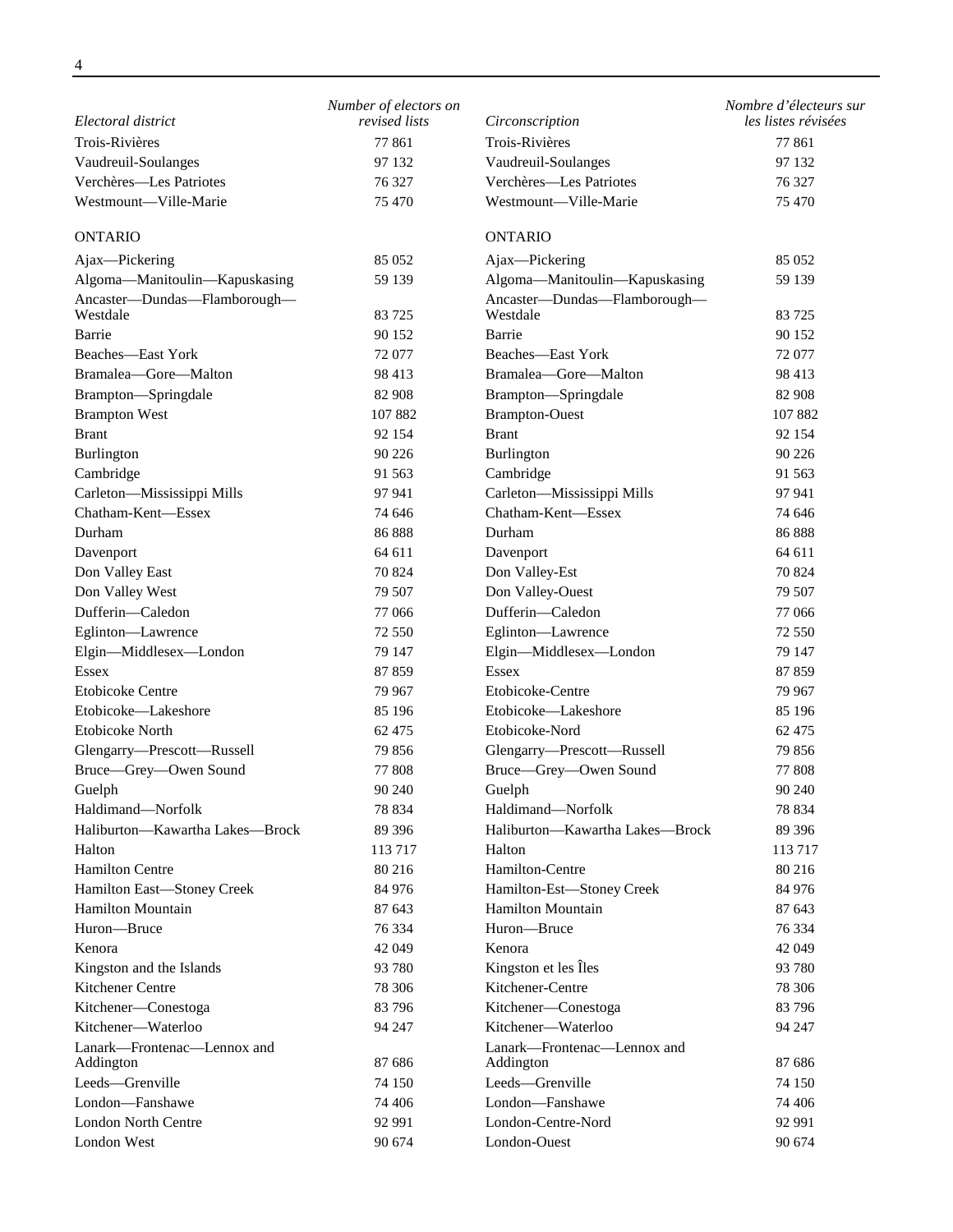|                                 |                       |                                 | 5                      |
|---------------------------------|-----------------------|---------------------------------|------------------------|
|                                 | Number of electors on |                                 | Nombre d'électeurs sur |
| Electoral district              | revised lists         | Circonscription                 | les listes révisées    |
| Markham-Unionville              | 87816                 | Markham-Unionville              | 87816                  |
| Lambton-Kent-Middlesex          | 77 734                | Lambton-Kent-Middlesex          | 77 734                 |
| Mississauga-Brampton South      | 89 5 83               | Mississauga-Brampton-Sud        | 89 5 83                |
| Mississauga East-Cooksville     | 82 696                | Mississauga-Est-Cooksville      | 82 696                 |
| Mississauga-Erindale            | 98 680                | Mississauga-Erindale            | 98 680                 |
| Mississauga South               | 76 807                | Mississauga-Sud                 | 76 807                 |
| Mississauga-Streetsville        | 84 147                | Mississauga-Streetsville        | 84 147                 |
| Nepean-Carleton                 | 101 764               | Nepean-Carleton                 | 101 764                |
| Newmarket-Aurora                | 85 566                | Newmarket-Aurora                | 85 566                 |
| Niagara Falls                   | 94 057                | Niagara Falls                   | 94 057                 |
| Niagara West-Glanbrook          | 84 205                | Niagara-Ouest-Glanbrook         | 84 205                 |
| Nickel Belt                     | 70484                 | Nickel Belt                     | 70484                  |
| Nipissing-Timiskaming           | 69 737                | Nipissing-Timiskaming           | 69 737                 |
| Northumberland-Quinte West      | 92 093                | Northumberland-Quinte West      | 92 093                 |
| Oak Ridges-Markham              | 135 152               | Oak Ridges-Markham              | 135 152                |
| Oakville                        | 82 949                | Oakville                        | 82 949                 |
| Oshawa                          | 86 808                | Oshawa                          | 86 808                 |
| <b>Ottawa Centre</b>            | 89 353                | Ottawa-Centre                   | 89 353                 |
| Ottawa-Orléans                  | 84 174                | Ottawa-Orléans                  | 84 174                 |
| Ottawa South                    | 85 839                | Ottawa-Sud                      | 85 839                 |
| Ottawa-Vanier                   | 79 293                | Ottawa—Vanier                   | 79 293                 |
| Ottawa West-Nepean              | 83 249                | Ottawa-Ouest-Nepean             | 83 249                 |
| Oxford                          | 74 833                | Oxford                          | 74 833                 |
| Parkdale-High Park              | 72 9 25               | Parkdale-High Park              | 72 9 25                |
| Parry Sound-Muskoka             | 68 4 85               | Parry Sound-Muskoka             | 68 4 85                |
| Perth-Wellington                | 72 377                | Perth-Wellington                | 72 377                 |
| Peterborough                    | 90 773                | Peterborough                    | 90 773                 |
| Pickering-Scarborough East      | 76 144                | Pickering-Scarborough-Est       | 76 144                 |
| Prince Edward-Hastings          | 87 362                | Prince Edward-Hastings          | 87 362                 |
| Renfrew-Nipissing-Pembroke      | 74 109                | Renfrew-Nipissing-Pembroke      | 74 109                 |
| Richmond Hill                   | 87 429                | Richmond Hill                   | 87429                  |
| St. Catharines                  | 82 936                | St. Catharines                  | 82 936                 |
| St. Paul's                      | 79 514                | St. Paul's                      | 79 514                 |
| Sarnia-Lambton                  | 79 006                | Sarnia-Lambton                  | 79 006                 |
| Sault Ste. Marie                | 68 789                | Sault Ste. Marie                | 68789                  |
| Scarborough-Agincourt           | 73 827                | Scarborough-Agincourt           | 73 827                 |
| Scarborough Centre              | 70 225                | Scarborough-Centre              | 70 225                 |
| Scarborough-Guildwood           | 66 491                | Scarborough-Guildwood           | 66 491                 |
| Scarborough-Rouge River         | 84 4 65               | Scarborough-Rouge River         | 84 4 65                |
| Scarborough Southwest           | 67 422                | Scarborough-Sud-Ouest           | 67422                  |
| Simcoe-Grey                     | 92 802                | Simcoe-Grey                     | 92 802                 |
| Simcoe North                    | 87 443                | Simcoe-Nord                     | 87 443                 |
| Stormont-Dundas-South Glengarry | 74 5 35               | Stormont-Dundas-South Glengarry | 74 535                 |
| Sudbury                         | 73 651                | Sudbury                         | 73 651                 |
| Thornhill                       | 94 788                | Thornhill                       | 94 788                 |
| Thunder Bay-Rainy River         | 62 597                | Thunder Bay-Rainy River         | 62 597                 |
| Thunder Bay-Superior North      | 61 365                | Thunder Bay-Superior-Nord       | 61 365                 |
| Timmins-James Bay               | 59 312                | Timmins-Baie James              | 59 312                 |
| <b>Toronto Centre</b>           | 87 686                | Toronto-Centre                  | 87 686                 |
| Toronto-Danforth                | 73 282                | Toronto-Danforth                | 73 282                 |
| Trinity-Spadina                 | 91 214                | Trinity-Spadina                 | 91 214                 |
|                                 |                       |                                 |                        |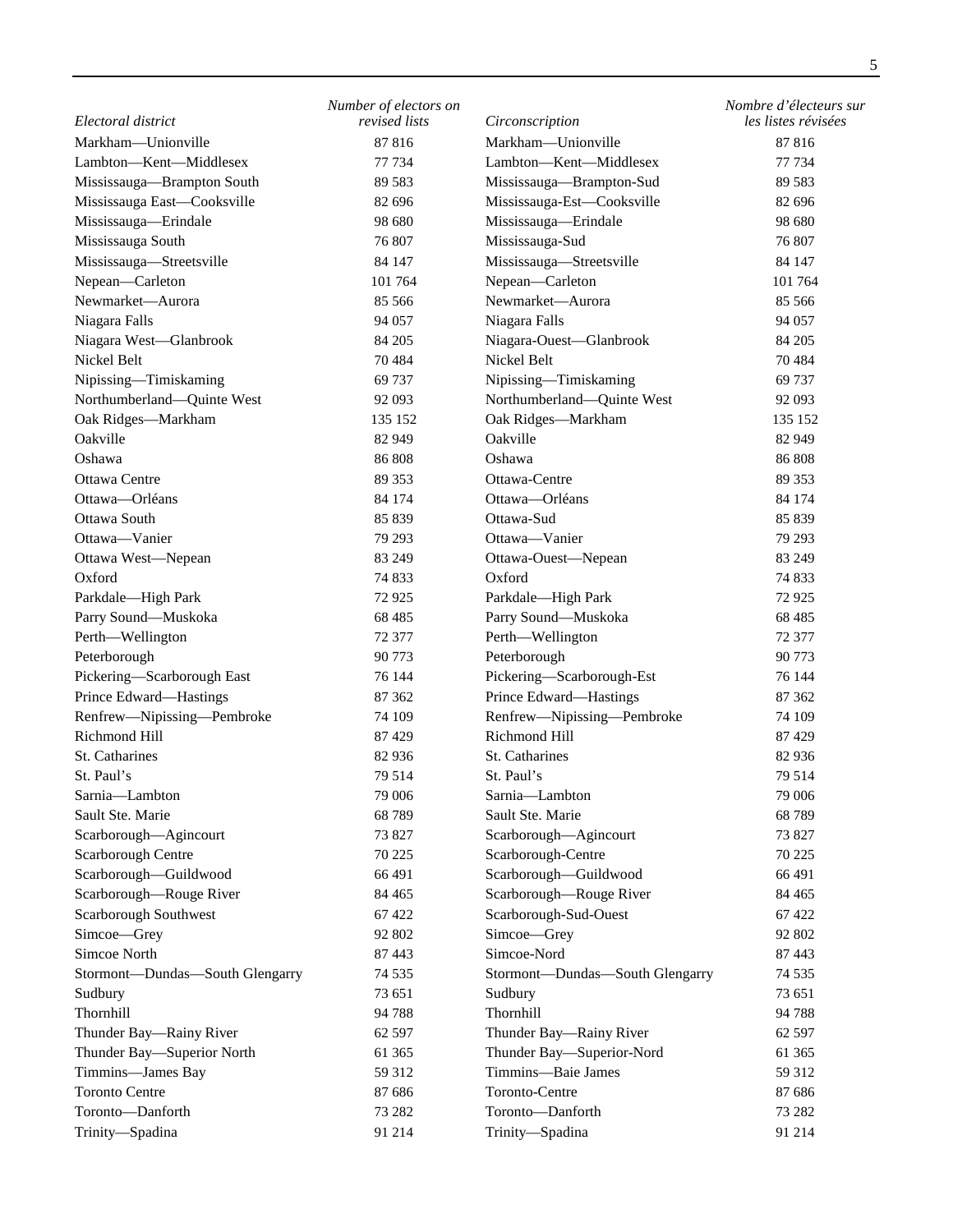|                                         | Number of electors on |                                           | Nombre d'électeurs sur |
|-----------------------------------------|-----------------------|-------------------------------------------|------------------------|
| Electoral district                      | revised lists         | Circonscription                           | les listes révisées    |
| Vaughan                                 | 107 895               | Vaughan                                   | 107 895                |
| Welland                                 | 85 016                | Welland                                   | 85 016                 |
| Wellington-Halton Hills                 | 79 262                | Wellington-Halton Hills                   | 79 262                 |
| Whitby-Oshawa                           | 98 214                | Whitby-Oshawa                             | 98 214                 |
| Willowdale                              | 94 120                | Willowdale                                | 94 120                 |
| Windsor-Tecumseh                        | 84 876                | Windsor-Tecumseh                          | 84 876                 |
| Windsor West                            | 83 371                | Windsor-Ouest                             | 83 371                 |
| <b>York Centre</b>                      | 71 324                | York-Centre                               | 71 324                 |
| York-Simcoe                             | 85 878                | York-Simcoe                               | 85 878                 |
| York South—Weston                       | 67 799                | York-Sud-Weston                           | 67 799                 |
| York West                               | 58 079                | York-Ouest                                | 58 079                 |
| <b>MANITOBA</b>                         |                       | <b>MANITOBA</b>                           |                        |
| Brandon-Souris                          | 60 375                | Brandon-Souris                            | 60 375                 |
| Charleswood-St. James-Assiniboia        | 62 504                | Charleswood-St. James-Assiniboia          | 62 504                 |
| Churchill                               | 44 878                | Churchill                                 | 44 878                 |
| Dauphin-Swan River-Marquette            | 53 408                | Dauphin-Swan River-Marquette              | 53 408                 |
| Elmwood-Transcona                       | 57 563                | Elmwood-Transcona                         | 57 563                 |
| Kildonan-St. Paul                       | 62 989                | Kildonan-St. Paul                         | 62 989                 |
| Portage-Lisgar                          | 59 332                | Portage-Lisgar                            | 59 332                 |
| Provencher                              | 60 873                | Provencher                                | 60 873                 |
| Saint Boniface                          | 64 328                | Saint-Boniface                            | 64 328                 |
| Selkirk-Interlake                       | 65 329                | Selkirk-Interlake                         | 65 329                 |
| <b>Winnipeg Centre</b>                  | 57 666                |                                           | 57 666                 |
|                                         |                       | Winnipeg-Centre                           |                        |
| Winnipeg North                          | 52 225                | Winnipeg-Nord                             | 52 225                 |
| Winnipeg South                          | 61 307                | Winnipeg-Sud                              | 61 307                 |
| Winnipeg South Centre                   | 57910                 | Winnipeg-Centre-Sud                       | 57910                  |
| SASKATCHEWAN                            |                       | SASKATCHEWAN                              |                        |
| Battlefords-Lloydminster                | 49 622                | Battlefords-Lloydminster                  | 49 622                 |
| Blackstrap                              | 58 545                | Blackstrap                                | 58 545                 |
| Desnethé-Missinippi-<br>Churchill River | 41716                 | Desnethé-Missinippi-<br>Rivière Churchill | 41 716                 |
| Cypress Hills-Grasslands                | 44 042                | Cypress Hills-Grasslands                  | 44 042                 |
| Palliser                                | 49 311                | Palliser                                  | 49 311                 |
| Prince Albert                           | 51 290                | Prince Albert                             | 51 290                 |
| Regina-Lumsden-Lake Centre              | 49 260                | Regina-Lumsden-Lake Centre                | 49 260                 |
| Regina-Qu'Appelle                       | 47 123                | Regina-Qu'Appelle                         | 47 123                 |
| Saskatoon-Humboldt                      | 54 987                | Saskatoon-Humboldt                        | 54 987                 |
| Saskatoon-Rosetown-Biggar               | 48 203                | Saskatoon-Rosetown-Biggar                 | 48 203                 |
| Saskatoon-Wanuskewin                    | 54 740                | Saskatoon-Wanuskewin                      | 54 740                 |
| Souris-Moose Mountain                   | 46 293                | Souris-Moose Mountain                     | 46 293                 |
| Wascana                                 | 56 932                | Wascana                                   | 56 932                 |
| Yorkton-Melville                        | 50 870                | Yorkton-Melville                          | 50 870                 |
|                                         |                       |                                           |                        |
| <b>ALBERTA</b>                          |                       | <b>ALBERTA</b>                            |                        |
| Fort McMurray-Athabasca                 | 71 049                | Fort McMurray-Athabasca                   | 71 049                 |
| <b>Calgary East</b>                     | 77 075                | Calgary-Est                               | 77 075                 |
| Calgary Centre-North                    | 84 691                | Calgary-Centre-Nord                       | 84 691                 |
| <b>Calgary Northeast</b>                | 82 327                | Calgary-Nord-Est                          | 82 327                 |
| Calgary-Nose Hill                       | 92 773                | Calgary-Nose Hill                         | 92 773                 |
| <b>Calgary Centre</b>                   | 87954                 | Calgary-Centre                            | 87954                  |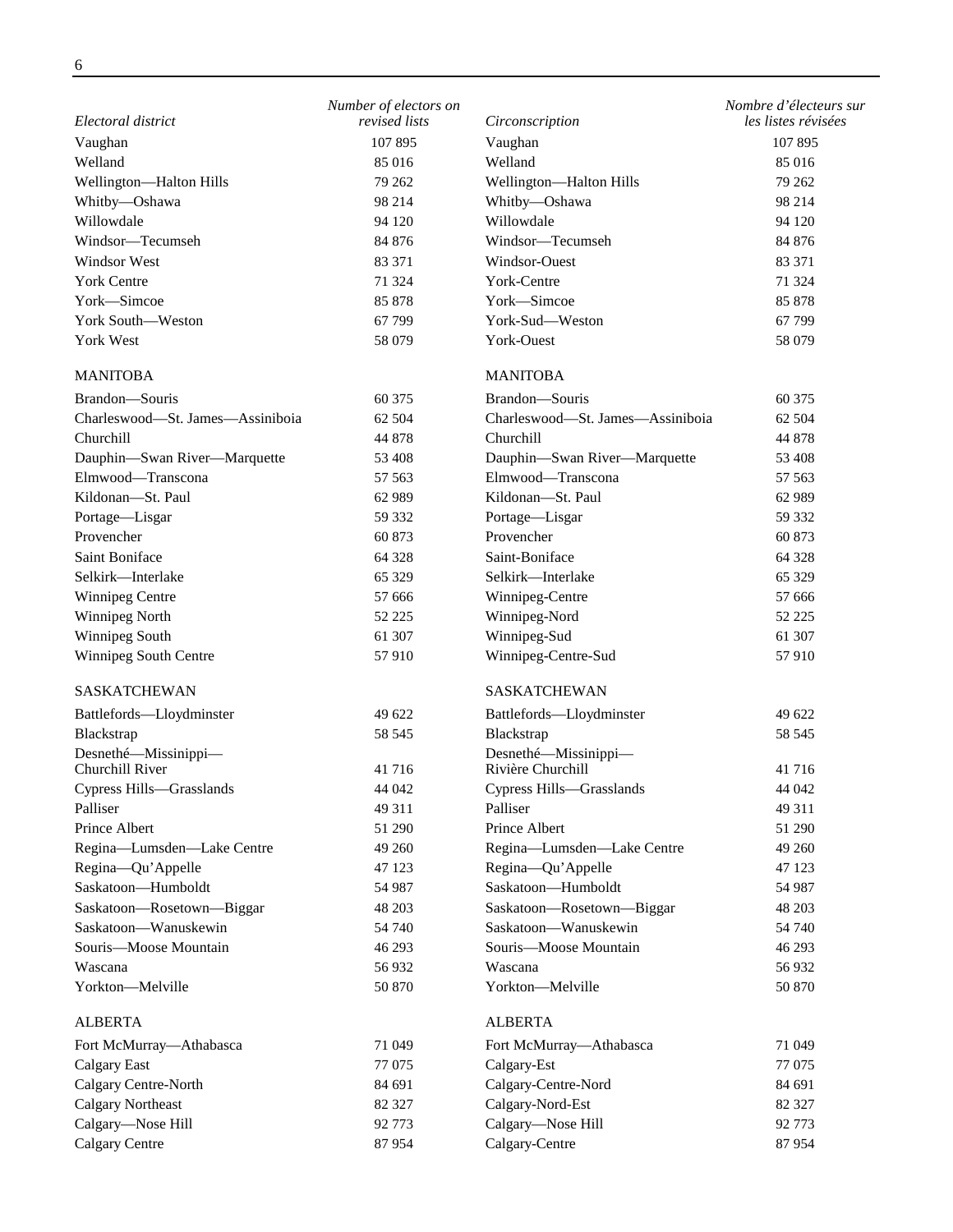| Electoral district                             | Number of electors on<br>revised lists | Circonscription                                | Nombre d'électeurs sur<br>les listes révisées |
|------------------------------------------------|----------------------------------------|------------------------------------------------|-----------------------------------------------|
| <b>Calgary Southeast</b>                       | 97 388                                 | Calgary-Sud-Est                                | 97 388                                        |
| <b>Calgary Southwest</b>                       | 90 315                                 | Calgary-Sud-Ouest                              | 90 315                                        |
| <b>Calgary West</b>                            | 97 795                                 | Calgary-Ouest                                  | 97 795                                        |
| Crowfoot                                       | 86 445                                 | Crowfoot                                       | 86 445                                        |
| Edmonton-Mill Woods-Beaumont                   | 79 013                                 | Edmonton-Mill Woods-Beaumont                   | 79 013                                        |
| <b>Edmonton Centre</b>                         | 87 875                                 | <b>Edmonton-Centre</b>                         | 87 875                                        |
| <b>Edmonton East</b>                           | 91 156                                 | Edmonton-Est                                   | 91 156                                        |
| Edmonton-Leduc                                 | 91 600                                 | Edmonton-Leduc                                 | 91 600                                        |
| Edmonton-St. Albert                            | 94 631                                 | Edmonton-St. Albert                            | 94 631                                        |
| Edmonton-Sherwood Park                         | 88 349                                 | Edmonton-Sherwood Park                         | 88 349                                        |
|                                                | 98 160                                 | Edmonton-Spruce Grove                          | 98 160                                        |
| Edmonton-Spruce Grove                          |                                        | Edmonton-Strathcona                            |                                               |
| Edmonton-Strathcona                            | 72 043                                 |                                                | 72 043                                        |
| Lethbridge                                     | 86 906                                 | Lethbridge                                     | 86 906                                        |
| Macleod                                        | 79 745                                 | Macleod                                        | 79 745                                        |
| Medicine Hat                                   | 82 116                                 | Medicine Hat                                   | 82 116                                        |
| Peace River                                    | 95 042                                 | Peace River                                    | 95 042                                        |
| <b>Red Deer</b>                                | 90 171                                 | Red Deer                                       | 90 171                                        |
| Vegreville-Wainwright                          | 82 274                                 | Vegreville-Wainwright                          | 82 274                                        |
| Westlock-St. Paul                              | 71 767                                 | Westlock-St. Paul                              | 71 767                                        |
| Wetaskiwin                                     | 79 009                                 | Wetaskiwin                                     | 79 009                                        |
| Wild Rose                                      | 88 30 5                                | Wild Rose                                      | 88 30 5                                       |
| Yellowhead                                     | 74 402                                 | Yellowhead                                     | 74 402                                        |
| <b>BRITISH COLUMBIA</b>                        |                                        | COLOMBIE-BRITANNIQUE                           |                                               |
| Abbotsford                                     | 80 981                                 | Abbotsford                                     | 80 981                                        |
| Burnaby-Douglas                                | 80 432                                 | Burnaby-Douglas                                | 80 432                                        |
| Burnaby-New Westminster                        | 78 837                                 | <b>Burnaby-New Westminster</b>                 | 78 837                                        |
| Cariboo-Prince George                          | 75 170                                 | Cariboo-Prince George                          | 75 170                                        |
| Chilliwack-Fraser Canyon                       | 80 4 86                                | Chilliwack-Fraser Canyon                       | 80 4 86                                       |
| Delta-Richmond East                            | 77 714                                 | Delta-Richmond-Est                             | 77 714                                        |
| Pitt Meadows-Maple Ridge-<br>Mission           | 83 763                                 | Pitt Meadows-Maple Ridge-<br>Mission           | 83 763                                        |
|                                                | 88 416                                 |                                                | 88 416                                        |
| Esquimalt-Juan de Fuca<br>Fleetwood-Port Kells | 84 516                                 | Esquimalt-Juan de Fuca<br>Fleetwood-Port Kells |                                               |
|                                                |                                        |                                                | 84 516                                        |
| Kamloops-Thompson-Cariboo                      | 88 251<br>95 810                       | Kamloops-Thompson-Cariboo                      | 88 251<br>95 810                              |
| Kelowna-Lake Country                           |                                        | Kelowna-Lake Country                           |                                               |
| Kootenay—Columbia                              | 64 641                                 | Kootenay—Columbia                              | 64 641                                        |
| Langley                                        | 84 3 85                                | Langley                                        | 84 3 85                                       |
| Nanaimo-Alberni                                | 94 384                                 | Nanaimo-Alberni                                | 94 384                                        |
| Nanaimo-Cowichan                               | 93 795                                 | Nanaimo-Cowichan                               | 93 795                                        |
| Newton-North Delta                             | 70 594                                 | Newton-Delta-Nord                              | 70 594                                        |
| New Westminster-Coquitlam                      | 79 30 6                                | New Westminster-Coquitlam                      | 79 30 6                                       |
| Okanagan-Shuswap                               | 88 164                                 | Okanagan-Shuswap                               | 88 164                                        |
| North Vancouver                                | 85 328                                 | North Vancouver                                | 85 328                                        |
| Okanagan-Coquihalla                            | 82 089                                 | Okanagan-Coquihalla                            | 82 089                                        |
| Port Moody-Westwood-<br>Port Coquitlam         | 78 580                                 | Port Moody-Westwood-<br>Port Coquitlam         | 78 580                                        |
| Prince George-Peace River                      | 71 206                                 | Prince George-Peace River                      | 71 206                                        |
| Richmond                                       | 81749                                  | Richmond                                       | 81749                                         |
| Saanich-Gulf Islands                           | 89 348                                 | Saanich-Gulf Islands                           | 89 348                                        |
| Skeena-Bulkley Valley                          | 60 029                                 | Skeena-Bulkley Valley                          | 60 029                                        |